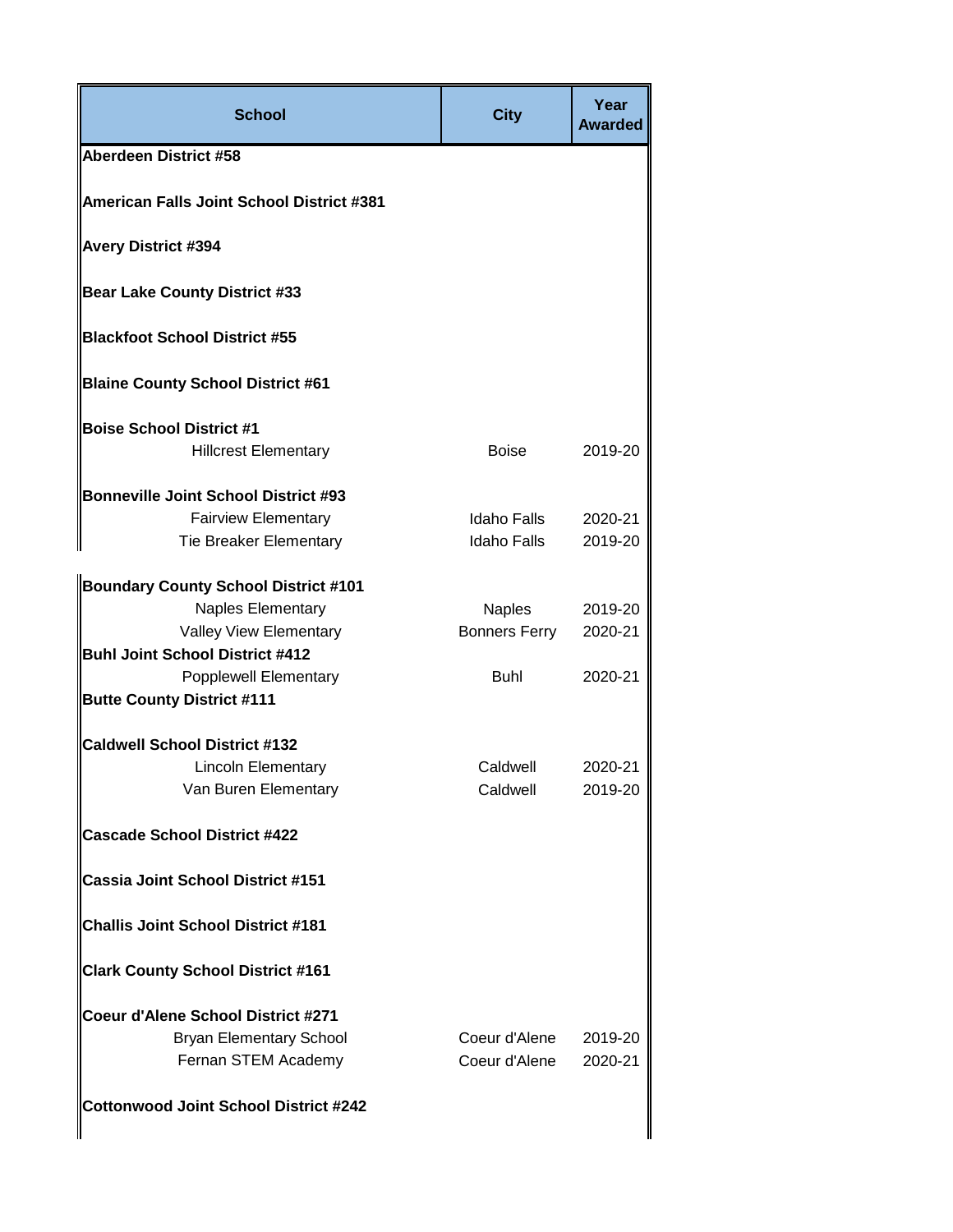| Council School District #13                                             |          |         |
|-------------------------------------------------------------------------|----------|---------|
| Culdesac School District #342                                           |          |         |
| <b>Culdesac Elementary</b><br>Dietrich School District #314             | Culdesac | 2020-21 |
| llFiler School District #413                                            |          |         |
| Firth School District #59                                               |          |         |
| Fremont County Joint School District #215                               |          |         |
| Fruitland School District #373                                          |          |         |
| <b>Genesee Joint School District #282</b>                               |          |         |
| <b>Glenns Ferry School District #192</b>                                |          |         |
| <b>Gooding Joint School District #231</b>                               |          |         |
| <b>Grace School District #148</b>                                       |          |         |
| <b>Grace Elementary</b><br>Hagerman School District #233                | Grace    | 2020-21 |
| Hansen School District #415                                             |          |         |
| Highland Joint School District #305                                     |          |         |
| Homedale Joint School District #370                                     |          |         |
| Horseshoe Bend School District #73                                      |          |         |
| llIdaho Educational Services for the Deaf and<br><b>Blind #596</b>      |          |         |
| Idaho Falls School District #91                                         |          |         |
| Independent School District #221 of Emmett                              |          |         |
| Jefferson County Joint School District #251<br><b>Midway Elementary</b> | Menan    | 2020-21 |
| Jerome Joint School District #261                                       |          |         |
| Kamiah Joint School District #304                                       |          |         |
| Kellogg Joint School District #391                                      |          |         |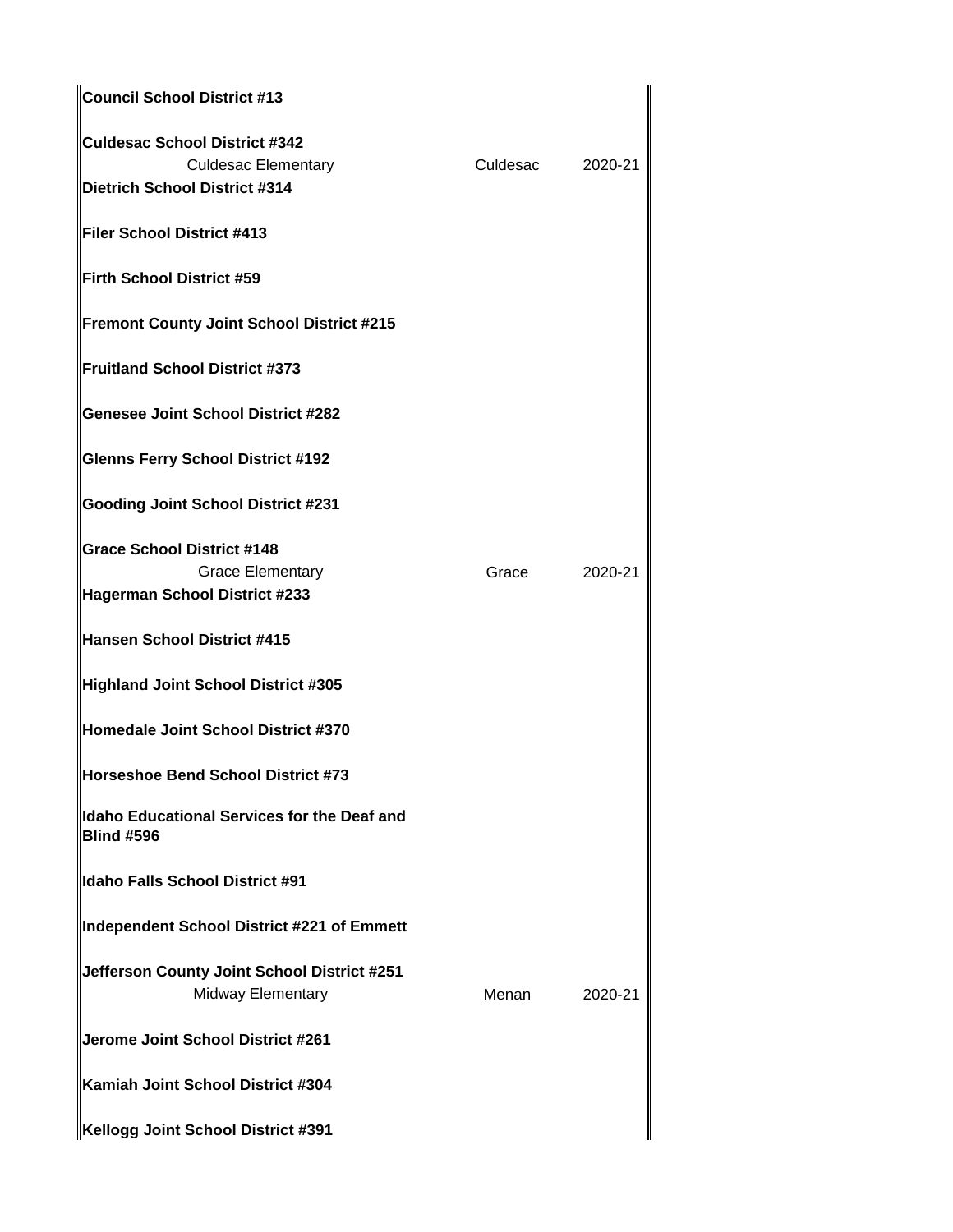| Kimberly School District #414                                             |                       |         |
|---------------------------------------------------------------------------|-----------------------|---------|
| Kootenai School District #274                                             |                       |         |
| <b>Harrison Elementary</b>                                                | <b>Harrison</b>       | 2020-21 |
| Kuna Joint School District #3                                             |                       |         |
| <b>Ross Elementary</b>                                                    | Kuna                  | 2020-21 |
| Lake Pend Oreille School District #84                                     |                       |         |
| <b>Hope Elementary</b>                                                    | Hope                  | 2020-21 |
| <b>Lakeland School District #272</b>                                      |                       |         |
| Lapwai School District #341                                               |                       |         |
| Lewiston School District #340                                             |                       |         |
| Lewiston Independent School District #1                                   |                       |         |
| <b>McGhee Elementary</b>                                                  | Lewiston              | 2020-21 |
| <b>Orchards Elementary</b>                                                | Lewiston              | 2020-21 |
| <b>Madison School District #321</b>                                       |                       |         |
| <b>Marsh Valley School District #21</b>                                   |                       |         |
| McCall-Donnelly School District #421                                      |                       |         |
| Meadows Valley School District #11                                        |                       |         |
| Melba Joint School District #136                                          |                       |         |
| Meridian Joint School District #2                                         |                       |         |
| Middleton School District #134                                            |                       |         |
| Midvale School District #433                                              |                       |         |
| Minidoka County Joint School District #331<br>Paul Elementary             | Paul                  | 2020-21 |
| <b>Moscow School District #281</b>                                        |                       |         |
| <b>Mountain Home School District #193</b>                                 |                       |         |
| <b>West Elementary</b>                                                    | Mountain Home 2019-20 |         |
|                                                                           |                       |         |
| <b>Mountain View School District #244</b><br><b>Clearwater Elementary</b> | Kooskia               | 2020-21 |
| Mullan District #392                                                      |                       |         |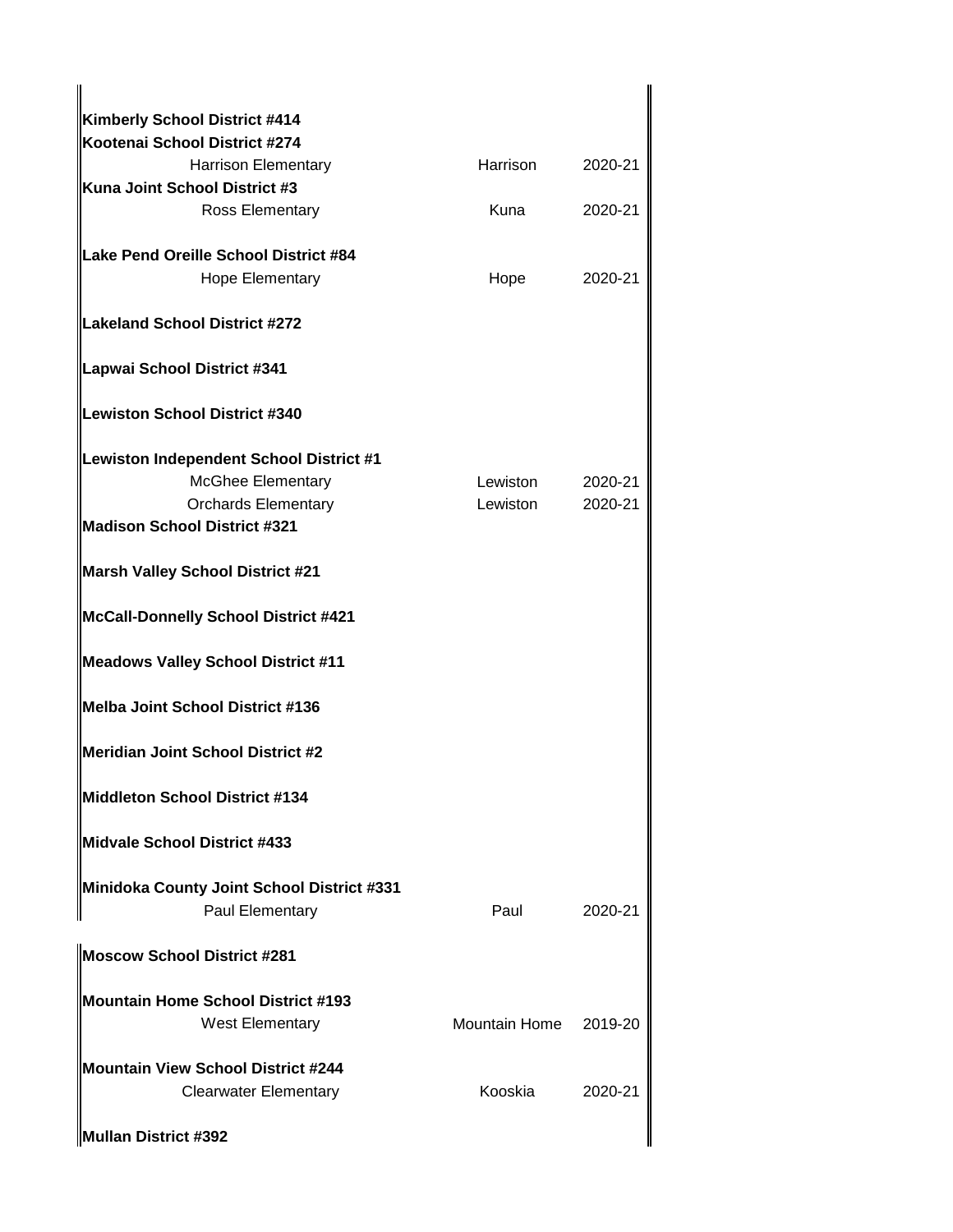| Murtaugh District #418                                                                                   |                    |         |
|----------------------------------------------------------------------------------------------------------|--------------------|---------|
| Nampa School District #131<br><b>Central Elementary School</b>                                           | Nampa              | 2019-20 |
| New Plymouth School District #372                                                                        |                    |         |
| Nezperce School District #302                                                                            |                    |         |
| Notus School District #135                                                                               |                    |         |
| <b>Oneida County District #351</b><br><b>Malad Elementary</b>                                            | Malad City 2019-20 |         |
| Orofino Joint School District #171                                                                       |                    |         |
| <b>Parma School District #137</b>                                                                        |                    |         |
| Payette Joint School District #371<br>Payette Primary School<br>Plummer-Worley Joint School District #44 | Payette            | 2019-20 |
| Pocatello/Chubbuck School District #25                                                                   |                    |         |
| Post Falls School District #273                                                                          |                    |         |
| Potlatch School District #285                                                                            |                    |         |
| Preston Joint School District #201                                                                       |                    |         |
| Ririe School District #252                                                                               |                    |         |
| <b>Salmon School District #291</b>                                                                       |                    |         |
| Salmon River Joint School District #243<br><b>Riggins Elementary</b>                                     | Riggins            | 2019-20 |
| <b>Shelley Joint School District #60</b>                                                                 |                    |         |
| <b>Shoshone Joint School District #312</b><br><b>Shoshone Elementary</b>                                 | Shoshone           | 2019-20 |
| <b>Snake River School District #52</b>                                                                   |                    |         |
| Soda Springs Joint School District #150<br><b>Thirkill Elementary</b>                                    | Solda Springs      | 2020-21 |